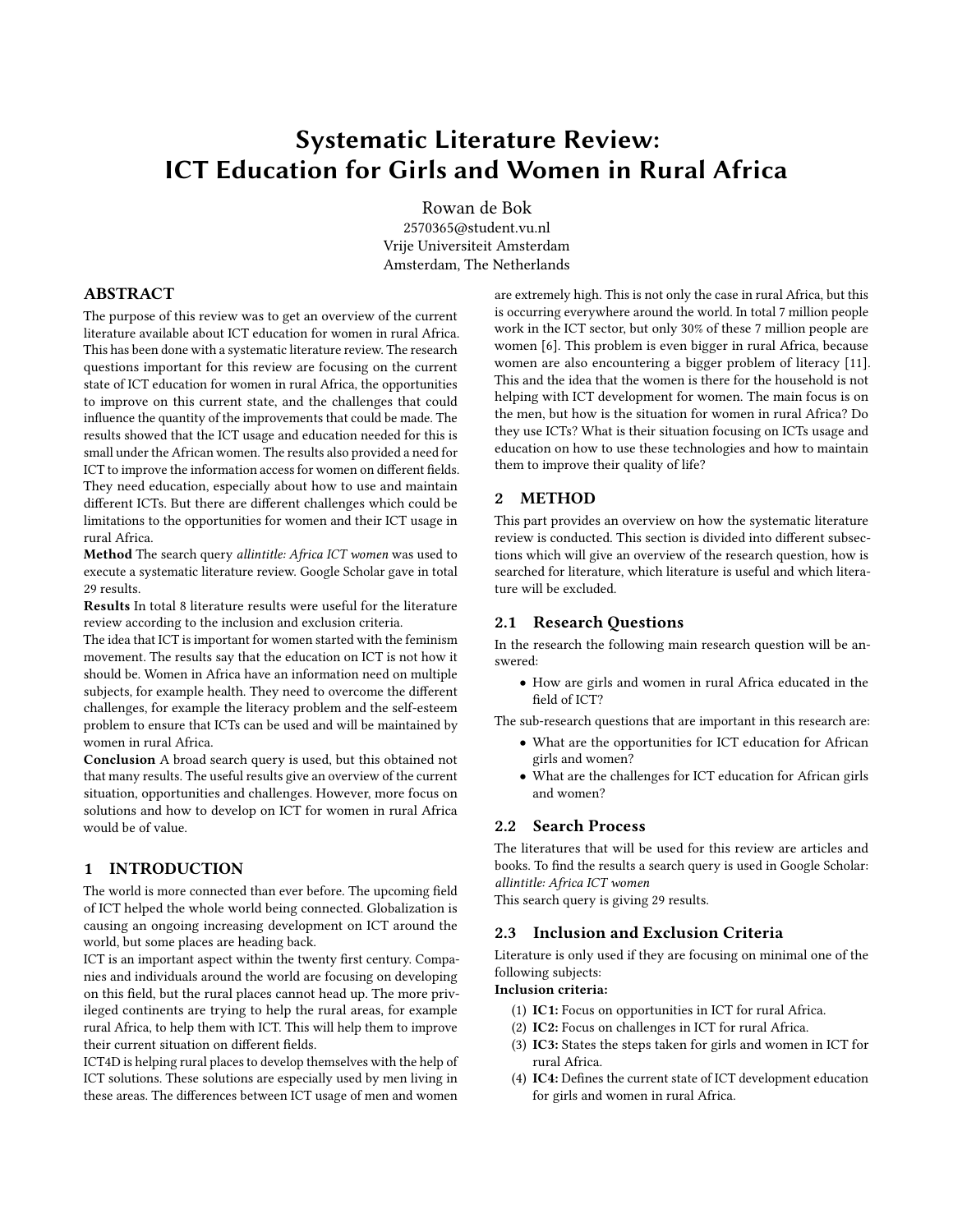(5) IC5: States the kind of ICT education and training options for girls and women in rural Africa.

Literature is excluded if they follow the following criteria: Exclusion criteria:

(1) EC1: Literature is not used if only the abstract of the article or book is available.

After the result analysis another exclusion criteria was used. Also book reviews are not used. Another criterion is added:

(2) EC2: Literature is a review of another article or book.

#### 3 RESULTS

After using the search query 29 results were found. Out of these 29 results in total 8 met the criteria and are therefore useful for the systematic literature review. In Appendix A is a table shown with an overview of all the reviewed literature based on the inclusion and exclusion criteria. Literature that was provided multiple times by the search query has a line through the row.

#### 3.1 Current state

Niebla stated that the upcoming radical feminism movement brought the idea that the differences in the use of ICT and education based on gender are unnecessary [\[12\]](#page-3-0). This idea started the current ICT development for women. There are several projects started because of this to improve the situation for women in Africa. An example of this is the Uganda Network of Nigeria's Fantsuam Foundation [\[12\]](#page-3-0). They are using sms and the radio for a better connection of the continent. The radio is also used to host training of internet usage. These kinds of education are hardly needed, because Wafula-Kwake and Ocholla did a survey with over 400 women in Kenia and South-Africa [\[13\]](#page-3-1). They identified that 34% of the women had basic education and 10% had no education at all [\[13\]](#page-3-1). The women who are trying to educate themselves are using different kind of sources. They are mainly using the radio, television and telephone[\[13\]](#page-3-1). These information providers could also be helpful in field of opportunities on increasing the education level for women in Africa. According to Niebla there are new possibilities for African women, but the biggest problems rely in the access of these ICTs solutions and the finance aspect [\[12\]](#page-3-0).

Ajumobi and Kyobe is also talking about the previous mentioned ICT devices used. They state that the main modern ICTs that are used in rural Africa are for example the mobile phone and the computer with internet [\[2\]](#page-2-2). Especially, women entrepreneurs are mainly using these kinds of ICTs in comparison with the whole women population in rural Africa. The current state for these entrepreneurs is that there is a network group for these women, the formal women business networks (FWBNs) [\[2\]](#page-2-2). This group is already improving the current situation of women and ICT in Africa, but there are still a lot of steps that need to be taken to improve the womenâĂŹs their situation and efficiency according to ICT. Ajumbi and Kyobe state in their conceptual model at proposition two the following: "The higher the ICT usage in a FWBN, the greater the contribution and personal benefits" [\[2\]](#page-2-2).

#### 3.2 Opportunities

The biggest opportunities are in the indicated needs by the different researchers. These needs could be used to improve the current situation of the women in rural Africa. Wafula-Kwake and Ocholla indicated that women in Kenya and South-Africa are having difficulties with the use of ICTs [\[13\]](#page-3-1). Training could help them with this problem. Opportunities are within educating women in the rural countries to be ICT teachers themselves. It is important that women would be trained and helped within the fields they need the hardest: health for them and children, women's rights, and business information [\[13\]](#page-3-1). These fields will provide multiple opportunities for women to improve on.

Dlodlo also stated that there are big opportunities in the field of health [\[8\]](#page-2-3). They state that women are not aware of many national organizations that are there to help them, because they simply are not reached. They stay at home and are dependent on men. ICT could help with this problem to get the women more connected [\[8\]](#page-2-3). Kwake, Ocholla, and Adigun state the needs of the women in rural Africa [\[1\]](#page-2-4). Their needs are in the field of education, health, agriculture, business development and governance [\[1\]](#page-2-4). These needs are a big opportunity for ICT usage of women in rural Africa, because women could be helped within these sectors with ICT solutions and education. The radio and mobile phone are highly rated by the women in the study by Adigun, et al [\[1\]](#page-2-4). These kinds of ICTs could be useful for further education on the different needs, because they are seen as important.

Coleman also builds his article on the need for information about health [\[7\]](#page-2-5). He is focusing on the dangers of pregnancies. He stated that there is a low awareness about these dangers by the pregnant women in rural Africa. His results were used to set up a framework called the Pregnancy Danger Signs Mobile Architecture Framework (PDSMAF) [\[7\]](#page-2-5). This is an example of an ICT solution that could be used to improve the knowledge and live situation of the pregnant women in Africa. But he also stated that training is an important aspect for example the previous stated training through the radio [\[7\]](#page-2-5). These kinds of applications are good ICT solutions to help the women, but it is important that the users know how to work with the ICT devices, in this case the mobile phone, to ensure that the applications are used and can make a difference.

An example of opportunities for training is stated by Niebla. Niebla stated that women are learning to make blogs on the internet [\[12\]](#page-3-0). They are using these blogs to spread their knowledge about these fields where is an information need for [\[12\]](#page-3-0). These blogs are an opportunity for the ICT training and education.

These training needs information and Buskens and Webb state that it would be easier to develop education; because of this ICT area it is easier to access books and other learning material [\[5\]](#page-2-6). It is not needed to have a local bookstore of library to gain information anymore.

Buskens and Webb state that there is an opportunity on improving on individual level as well on social level when usage of ICTs will be trained and understand [\[4\]](#page-2-7). Women can employ themselves, but it will also be easier to connect with other parties and individuals. There is a need for women to connect with their family and other contacts.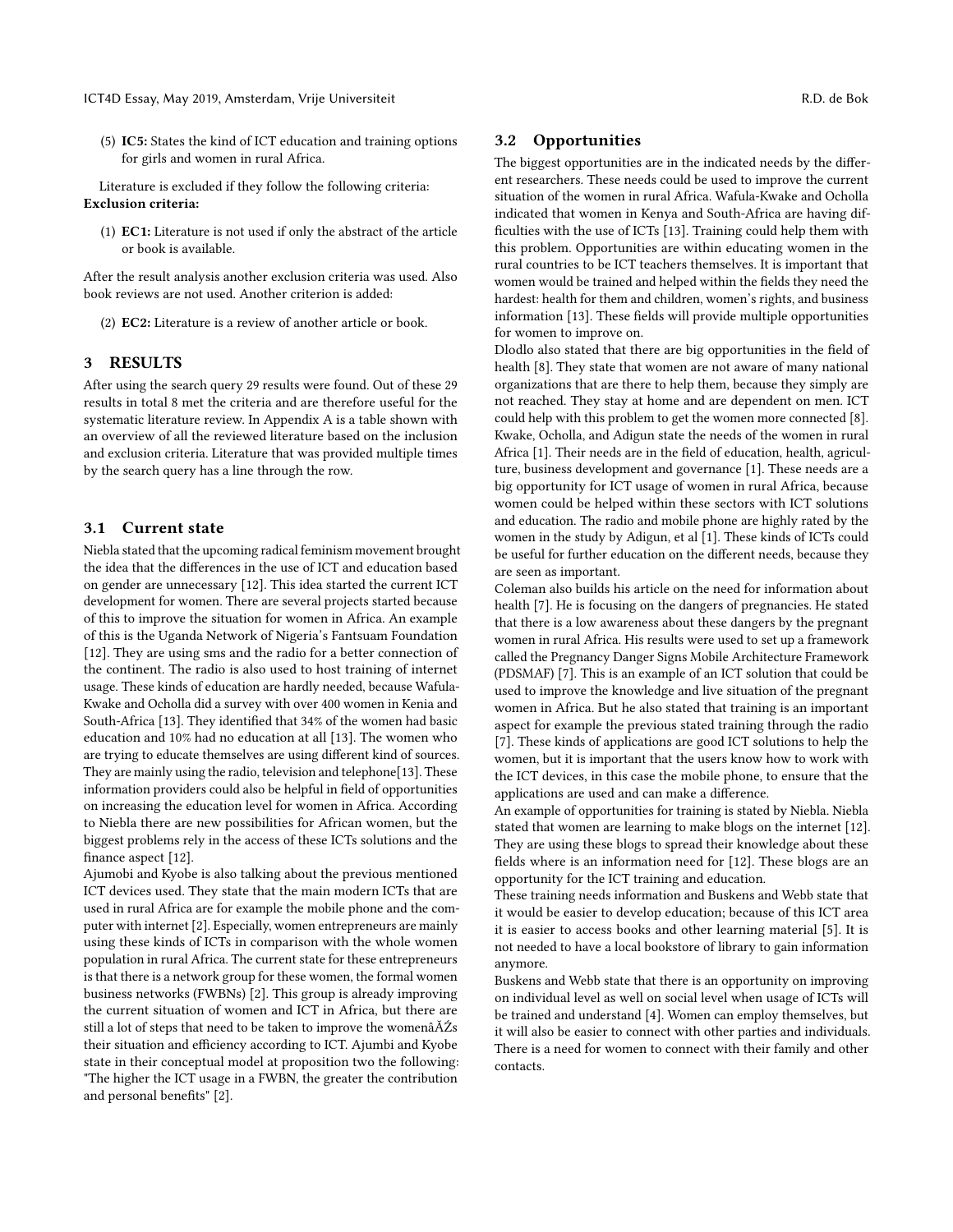#### ICT Education for Girls and Women in Rural Africa **ICT4D Essay, May 2019, Amsterdam, Vrije Universiteit**

## 3.3 Challenges

Wafula-Kwake and Ocholla stated that there are problems with the unavailability, inaccessibility, and also problems with infrastructure [\[13\]](#page-3-1). They also state that there is a big problem with literacy [13]. Bon, Akkermans and Gordijn also stated that these aspects that characterize rural Africa are the reason that ICT development is a challenge for implementing ICT projects [\[3\]](#page-2-8). Education would be difficult to be given without trying to improve on these problems too. These problems are also stated by Dlodlo and by Kwake, Ocholla, and Adigun, and Ho, et al. [\[1,](#page-2-4) [8,](#page-2-3) [9\]](#page-2-9).

Infrastructure is focusing on the supporting facilitations where the ICTs are relying on [\[10\]](#page-2-10). Kwake, Ochollam and Adigun stated that costs, access and maintenance of the ICTs are important even if there is an infrastructure [\[1\]](#page-2-4). Otherwise problems will arise. Dlodlo says that the levels of literacy could be a problem, because this means that there need to be developed ICT training in the local languages [\[8\]](#page-2-3).

Another challenge is stated by Dlodlo. He indicated that women and girls their attitude towards ICT could be a problem for development, because they see ICT as a difficult subject [\[8\]](#page-2-3). Everything that is seen as difficult is excluded, because of their self-image [\[8\]](#page-2-3). This is also stated by Buskens and Webb [\[4,](#page-2-7) [5\]](#page-2-6). They say that it is important that women grow their image about themselves. They are responsible for the family, but it is also important that they develop a selfesteem that they are more than a mother and servant of their men. Buskens and Webb state that this family role is educated to the girl's early on [\[5\]](#page-2-6). This means that they are clustered at house and cannot travel often. Niebla also states that it is necessary that women understand their political, social and economic reality [\[12\]](#page-3-0). It is important that their self-esteem in the offline world firstly improves, so their view on their need in the online world can also be worked on and improved. This could be a challenge for ICT training, because it is important to create a gender equal area to have a sustainable ICT development.

### 4 DISCUSSION

The purpose of this review was to get an overview of the current literature available about ICT education for women in Africa. This is done with a systematic literature review of all the articles available on Google Scholar provided with the following search query: allintitle: Africa ICT women.

The results provided a need for ICT to improve the information access for women on different fields. They need education, especially about how to use and maintain different ICTs. But there are different challenges which could be limitations to the opportunities for women and their ICT usage in rural Africa.

This research focusses on the continent Africa as one thing. However, it could be possible that there are big differences in needs between all the different countries in this continent. The current state on the field of ICT education and the knowledge of ICT already obtained by women could also be of a big difference between these different countries. This could be a limitation of this research.

Further research could focus on this limitation to ensure the differences between the different countries in Africa.

Other further research could focus on developing a framework on how to really improve on the current ICT situation for women in rural Africa. This framework should focus on getting the needs of the women and taking into account the possible limitations to ensure that the framework could be a success.

#### 5 CONCLUSION

This review provides an overview of the current research of women in Africa and their ICT usage. The search query was broad, but there were not that many results provided by this search query. Many of the usable literature were focusing on a conducted field study with interviews. This gives an overview on the current situation focusing on what the women already know about ICT, where they want to improve on, and their general thoughts about ICT usage for themselves. This is an important aspect to focus on, because Bon, Akkermans and Gordijn stated that there is a high failure of ICT projects because of mismatch between deployed technologies and local needs and contexts [\[3\]](#page-2-8). These researchers are great for getting an overview on the current situation, but the recommendations focusing on ICT education for women could be more detailed. It is logical that the women their self-esteem needs to be improved for themselves to see the meaning of ICT for their individual and social employment, but how could they do that? And how would this be possible in a sustainable way, because we are talking about rural areas. This means that accessibility and availability are important. Especially on financial fields, because the education budget is extremely different in comparison with projects in Europe for example. There are articles available that are focusing on ICT development for rural areas, for example the article of Bon, Akkermans and Gordijn [\[3\]](#page-2-8), but there should be more recommendations especially focusing on women. This is important because these women have another background than the men and it is also important to develop smart and creative ICT solutions to make the projects work to overcome the current challenges and to build on the opportunities highlighted by the women themselves in rural Africa.

#### **REFERENCES**

- <span id="page-2-4"></span>[1] Mathew O Adigun, Alice Kwake, and Dennis N Ocholla. 2006. The feasibility of ICT diffusion and use amongst rural women in South Africa. South African Journal of Libraries and Information Science 72, 2 (2006), 108–118.
- <span id="page-2-2"></span>[2] Deborah O Ajumobi and Michael Kyobe. 2016. Towards a theoretical model to investigate ICT-supported formal women business networks in sub-Saharan Africa. Paper Proceedings of Advances in Women's Studies 2016 (2016), 35.
- <span id="page-2-8"></span>Anna Bon, Hans Akkermans, and Jaap Gordijn. 2016. Developing ICT services in a low-resource development context. CSIMQ 9 (2016), 84–109.
- <span id="page-2-7"></span>[4] Ineke Buskens and Anne Webb. 2012. Changing selves, changing societies: women, gender and ICT in Africa and the Middle East. (2012).
- <span id="page-2-6"></span>[5] Ineke Buskens and Anne Webb. 2014. Women and ICT in Africa and the Middle East: Changing selves, changing societies. Zed Books, London, GB.
- <span id="page-2-0"></span>[6] H. E. Carlos Garcia. 2018. Women's and girls' equal access and participation in science, technology, engineering and mathematics (STEM) education. (2018). [https://graduatewomen.org/what-we-do/policy-advocacy/advocacy-news/](https://graduatewomen.org/what-we-do/policy-advocacy/advocacy-news/womens-girls-equal-access-participation-science-technology-engineering-mathematics-stem-education-csw-58)  $\omega$  womens-girls-equal-access-participation-science-technology-engineering-mathematics-stem-educ
- <span id="page-2-5"></span>[7] Alfred Coleman. 2014. The use of ICT tools (mobile phones) to improve awareness of pregnancy danger signs among pregnant women in rural communities of South Africa. Journal of Communication 5, 2 (2014), 203–209.
- <span id="page-2-3"></span>Nomusa Dlodlo. 2009. Access to ICT education for girls and women in rural South Africa: A case study. Technology in society 31, 2 (2009), 168-175.
- <span id="page-2-9"></span>[9] Melissa R Ho, Thomas N Smyth, Matthew Kam, and Andy Dearden. 2009. Humancomputer interaction for development: The past, present, and future. Information Technologies & International Development 5, 4 (2009), pp–1.
- <span id="page-2-10"></span>[10] Inveneo. 2011. BuyersâĂŹ Guide to Sustainable ICT Infrastructure in Low Resource Settings. (2011).
- <span id="page-2-1"></span>[11] Stacy Dry Lara and Clemence Mathiaud. 2019. Press Briefing International Day of Education 24 January 2019. (2019).